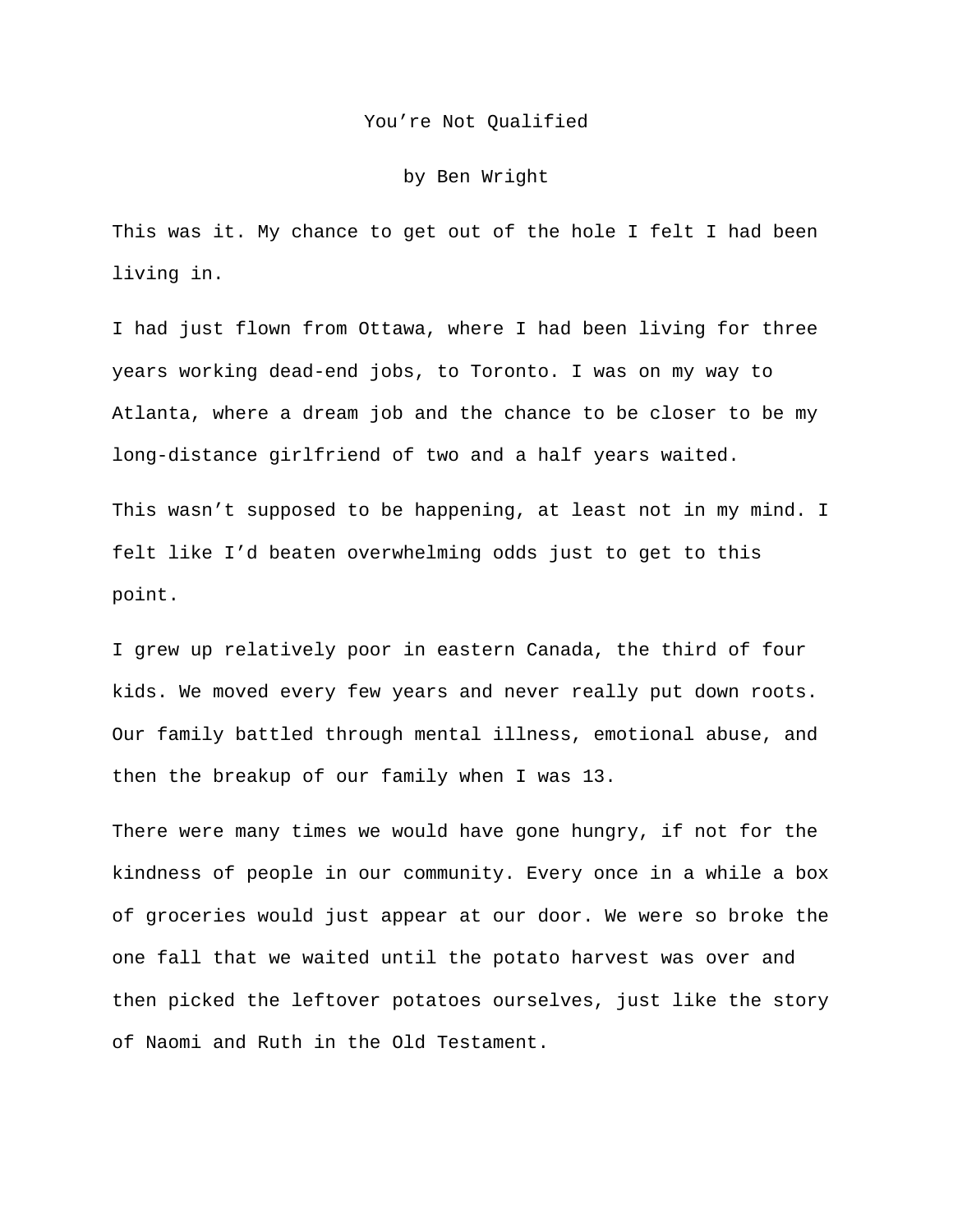Coming from a low-income, single-parent family, there was no money for college. Kids from poor, broken homes weren't college material anyway, were they?

My mother disagreed though, and so with her encouragement I scraped together enough student loans and small scholarships to pay for my first degree and then earned a scholarship for grad school at Wake Forest, where I earned my second.

Wake Forest, in Winston-Salem, North Carolina, was where I fell in love with the South, and where I met the girl who became my girlfriend. I was eager to get back down there. There were no jobs for me in Ottawa, and Atlanta was booming, ripe with opportunity.

Moving from Canada to the United States is harder than most people realize, but after a few years of exploring options everything was coming together. I had landed an internship with the Atlanta Thrashers. It didn't pay much, but it was a shot at a new life.

All I had to do was clear customs and immigration in the busiest airport in Canada, at 4:30 on a Friday afternoon. Easy enough, right? I had packed up my apartment, shipped my belongings ahead to my girlfriend's parent's house, and I had my job offer in hand.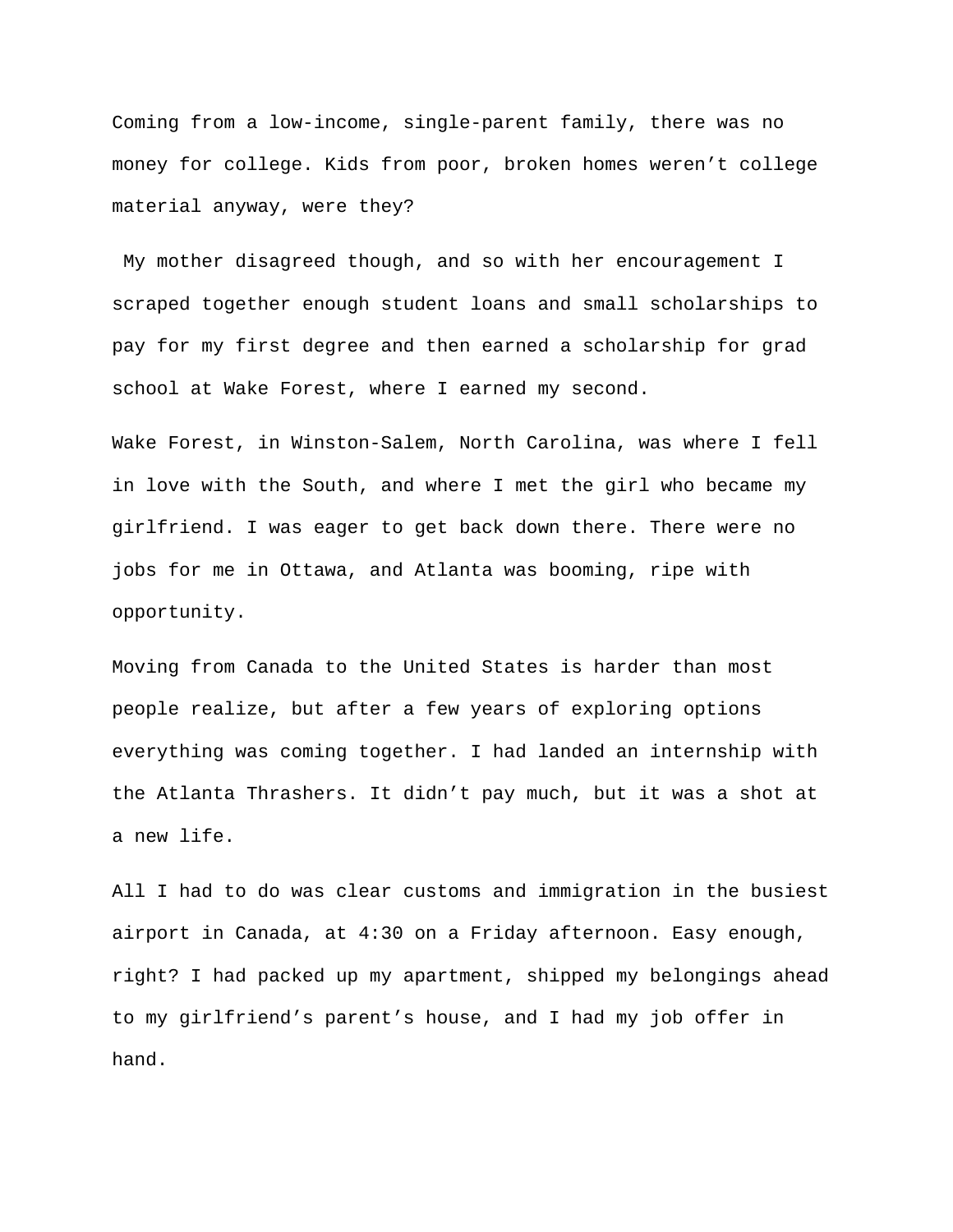It was hot in the immigration area. The airport was loud, busy, crowded, and filled with the smells of a thousand people from all over the world. I waited for my turn and then approached the Customs and Border Patrol agent with my papers and passport, my carryon bag slung over my shoulder.

"Where are you going?" he asked.

"Atlanta."

"Why?"

"For a new job with the Atlanta Thrashers and the Atlanta Hawks."

"Oh wow. Good for you. That's really cool. Do you have an offer letter?

"Yes I do. Here it is."

"That looks good. Go ahead."

That was it?

"I'm free to go?" I asked, trying to hide my relief as my heart jumped.

"No, you have to go in there first. I'm not an immigration officer. This is just the screening."

'In there' turned out to be a much smaller room. A quiet room filled with tension. Rows of people sat in uncomfortable chairs waiting for a turn to talk to the next available agent. As each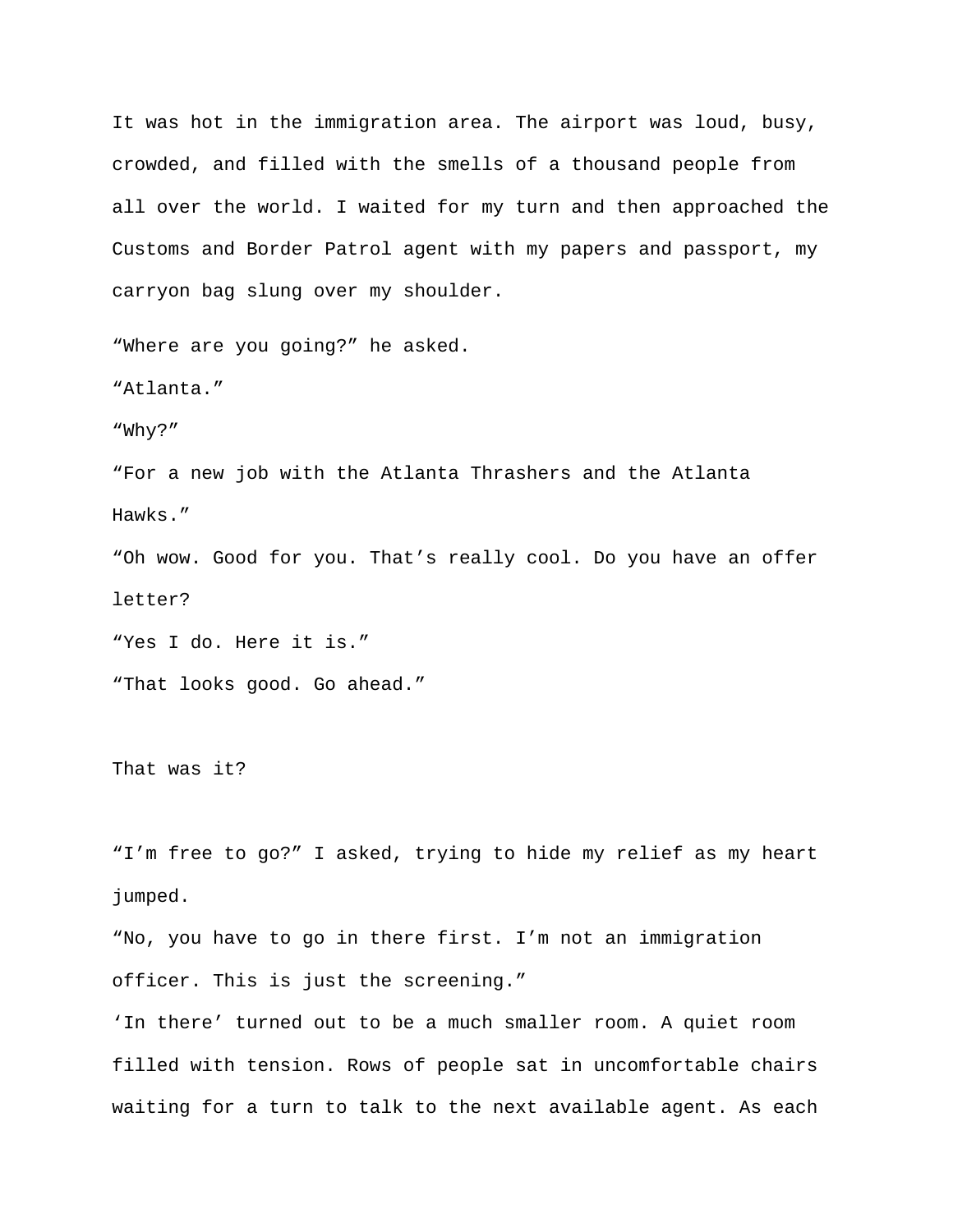person was motioned forward for their turn to be processed, we all shuffled over one seat, inching closer to our turn to discover our fates.

As I waited, I watched the agents and listened to their questions so I would know what to expect.

'Don't let it be that agent,' I thought to myself. He was bald, muscular, and imposing, towering over everyone who approached his station. I don't know if it was the muscles, the tattoos, or just the way he carried himself, but something about him screamed former military. He was giving travelers he spoke to a hard time, as if their presence was an annoyance. He was irritated, constantly looking at his watch as if his shift was about to end. Anyone but him, my mind pleaded. Please not him.

Then it was my turn.

I got him.

"Where are you going and why?" he asked. "To Atlanta for a job. Here is my offer letter and my resume." He looked.

I waited.

"You aren't qualified."

He stamped my boarding pass "Denied entry"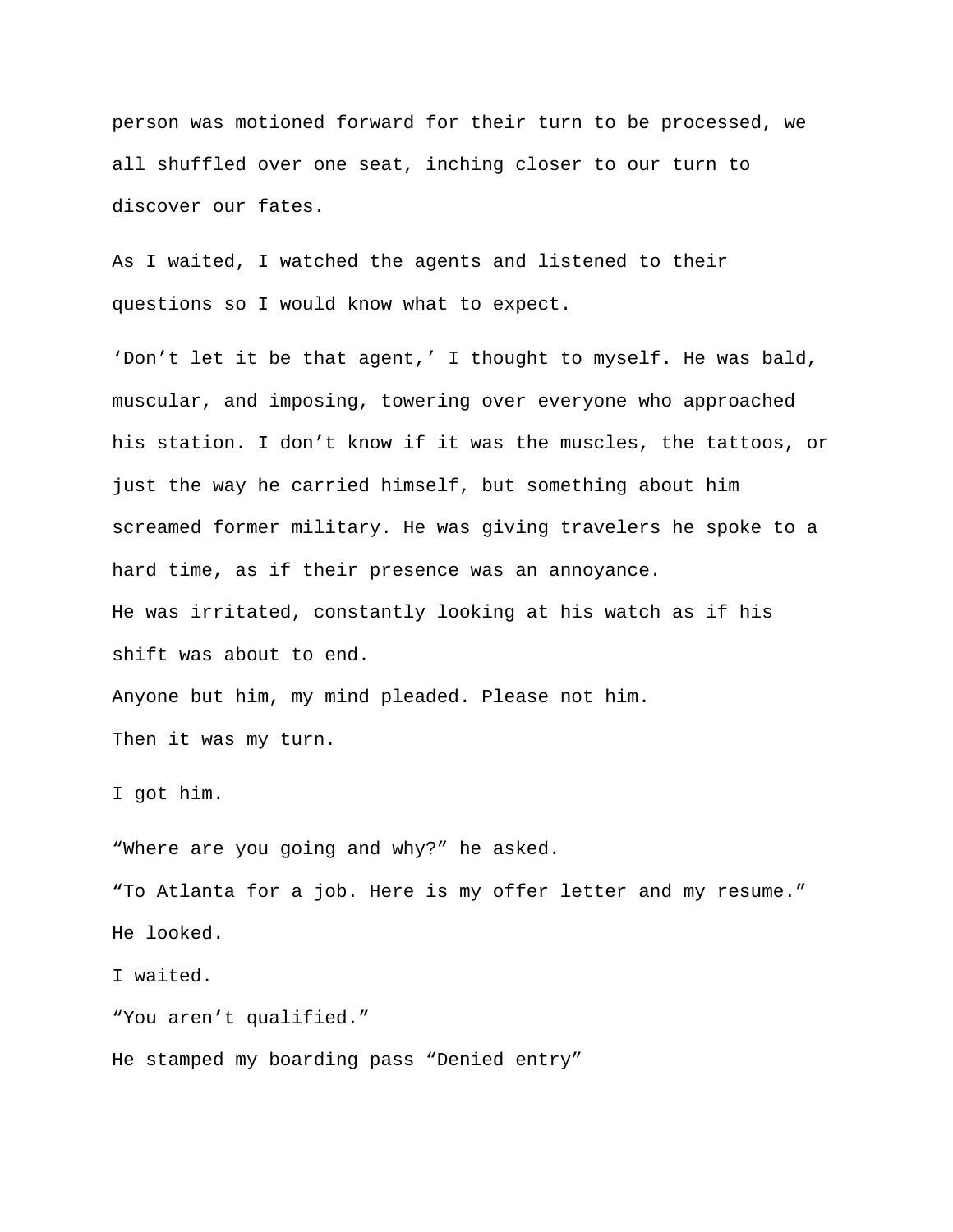He looked down his nose at me, and I felt an inch tall. I'd worked so hard to get to this point. Done everything right, or so I thought. And now he had the power to say I wasn't good enough?

"But I have a job offer," I said, trying to plead my case. "They think I'm qualified. It's to work for an NHL team and NBA team." "No. You aren't qualified for this position."

"I have an American master's degree."

"That doesn't matter to me, and I have the final say."

"So what do I do?"

"You leave this area…. What you do after that isn't my concern" he said with contempt.

He pointed to the door and I left, dejected. I held myself together and called my girlfriend. She cried a lot. I cried a lot. She asked how we could appeal the agent's decision. "I don't think we can," I said.

I called my hiring manager, and he talked to some lawyers. They recommended trying again at a different airport on a different day, with a rewritten offer letter.

Stranded in Toronto on a Friday evening with my belongings on the way to Georgia, I talked to an airline representative. She was understanding and got me on a flight back to Ottawa. I used a payphone to call a friend to pick me up- I didn't have a cell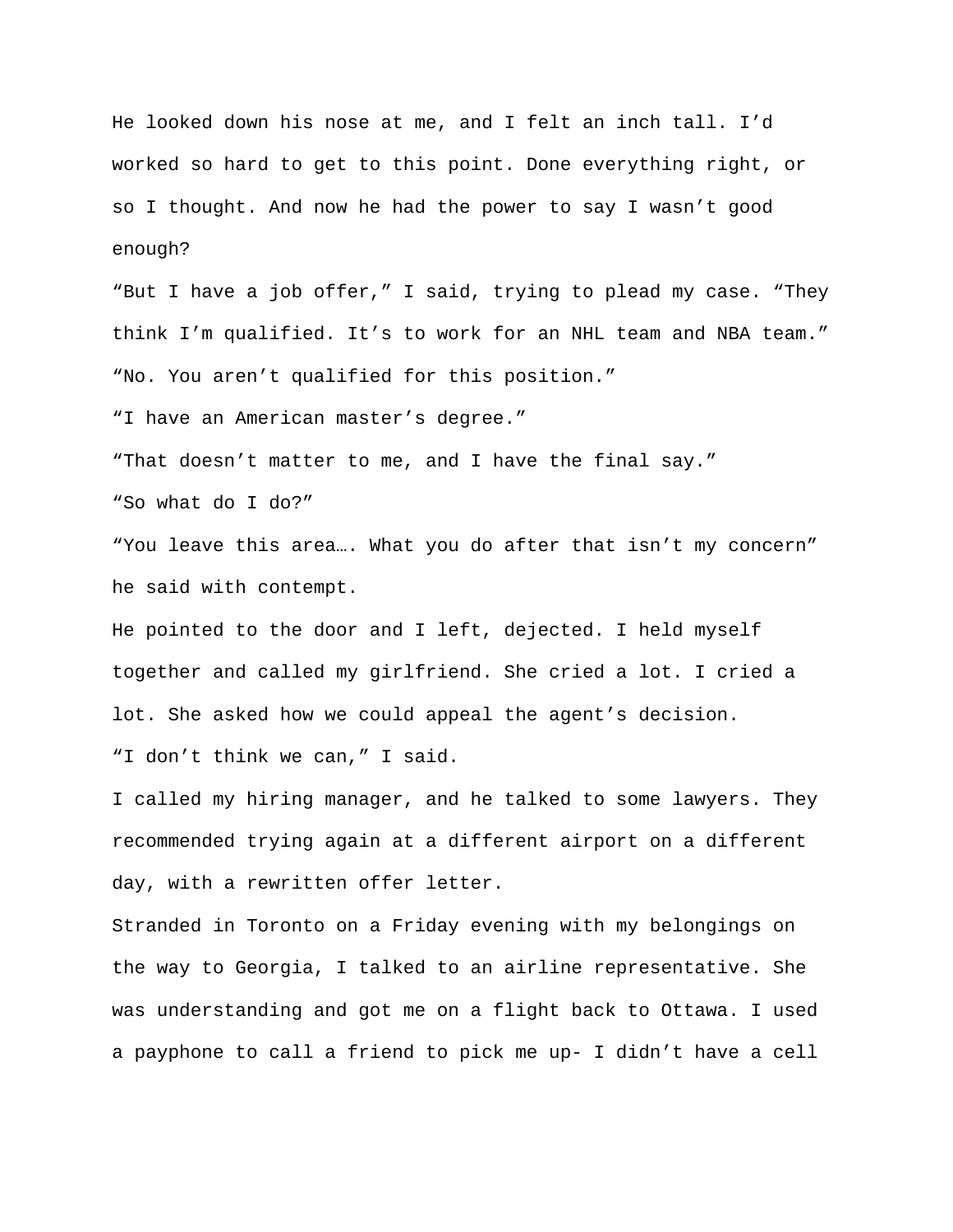phone because I had sold it, along with many other things, to pay for my move to Atlanta.

I stayed with him for a couple of day, and on Monday morning, I would try again. This time I was flying direct from Ottawa, with a new letter in hand that clearly spelled out why I was qualified for the job I'd been offered.

Would it be enough to convince the next agent? Was I flagged in the system? What notes had the previous agent left in my file? Did I even have a file? I had no idea how this worked. I was a bundle of nerves for two days, barely able to sleep or eat. It felt like a lifetime.

Monday morning arrived and I took the bus to the Ottawa airport. I cleared security and headed into the US immigration preclearance office. It was quiet. Calm. I was the only traveler there.

I was called forward to a desk and offered a seat. The agent was middle-aged, and skinny with glasses. He looked bureaucratic. I didn't know every rule for the type of work permit I was applying for, but I was sure he did. I was hoping my paperwork be good enough for him.

"Where are you going and why?"

"To Atlanta for a job. Here is my offer letter and my resume." "Have you worked in the United States before?"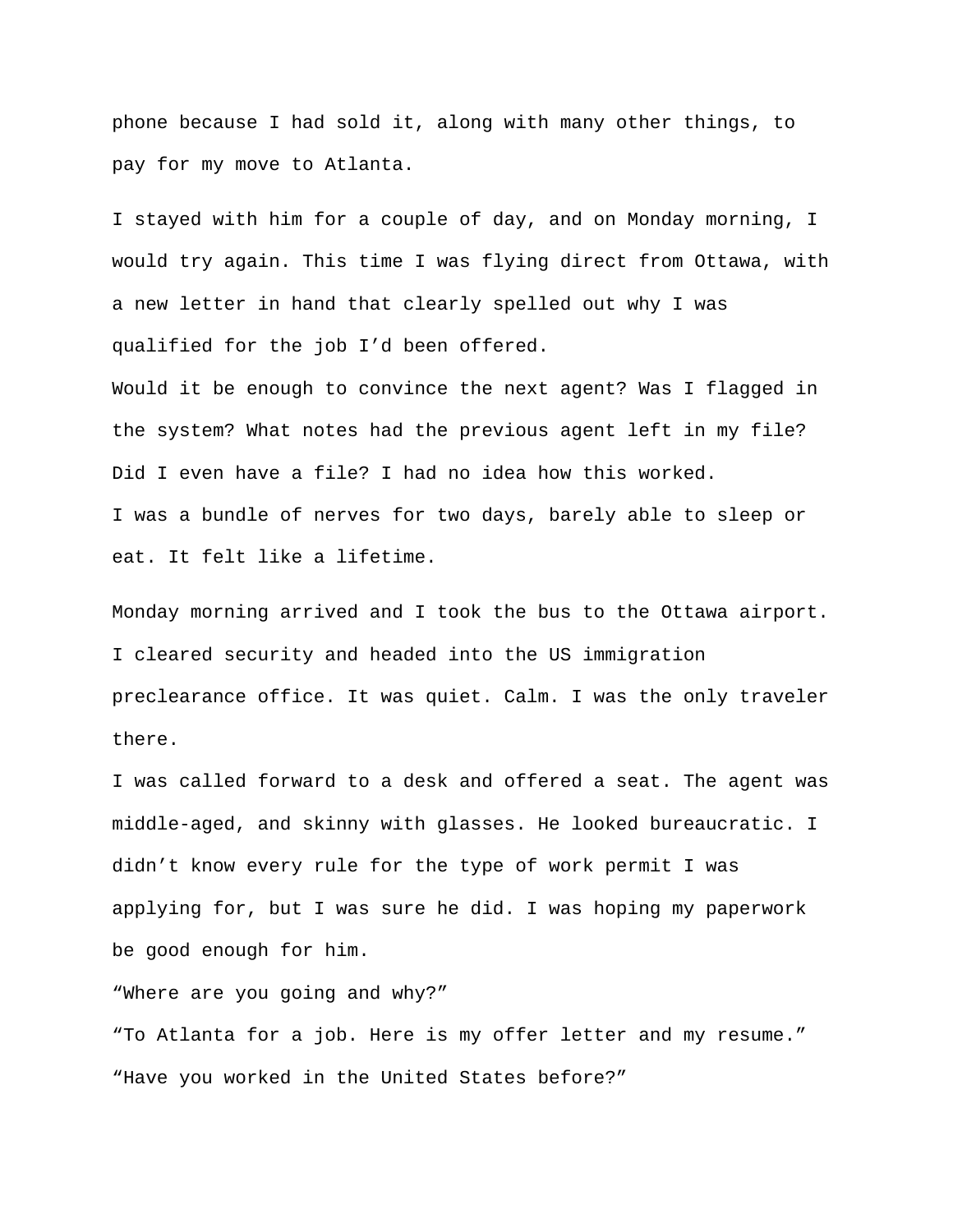"Only as a college student on a student visa."

He looked at my papers.

I thought my heart was going to beat right out of my chest. "Give me a few minutes to check something," he said.

Oh no.

He got up and went into an office.

I don't know how long he was gone. It probably wasn't more than a few minutes but it felt like days. The longer he was gone the more I worried.

He came back and sat down.

"So… what happened on Friday in Toronto?" he asked. Not knowing what he had seen in my file, a million responses ran through my head in an instant. I wanted to blame it on the previous agent, to complain about the arbitrariness of the system. I knew better, so I proceeded carefully. "Well, I guess I didn't have my paperwork in order," I said. "It was my first time applying for a work permit and I really didn't know what I was doing."

There was a long pause as he glanced over my documents again. "That sounds right," he said knowingly, as if he had heard everything I had left unspoken.